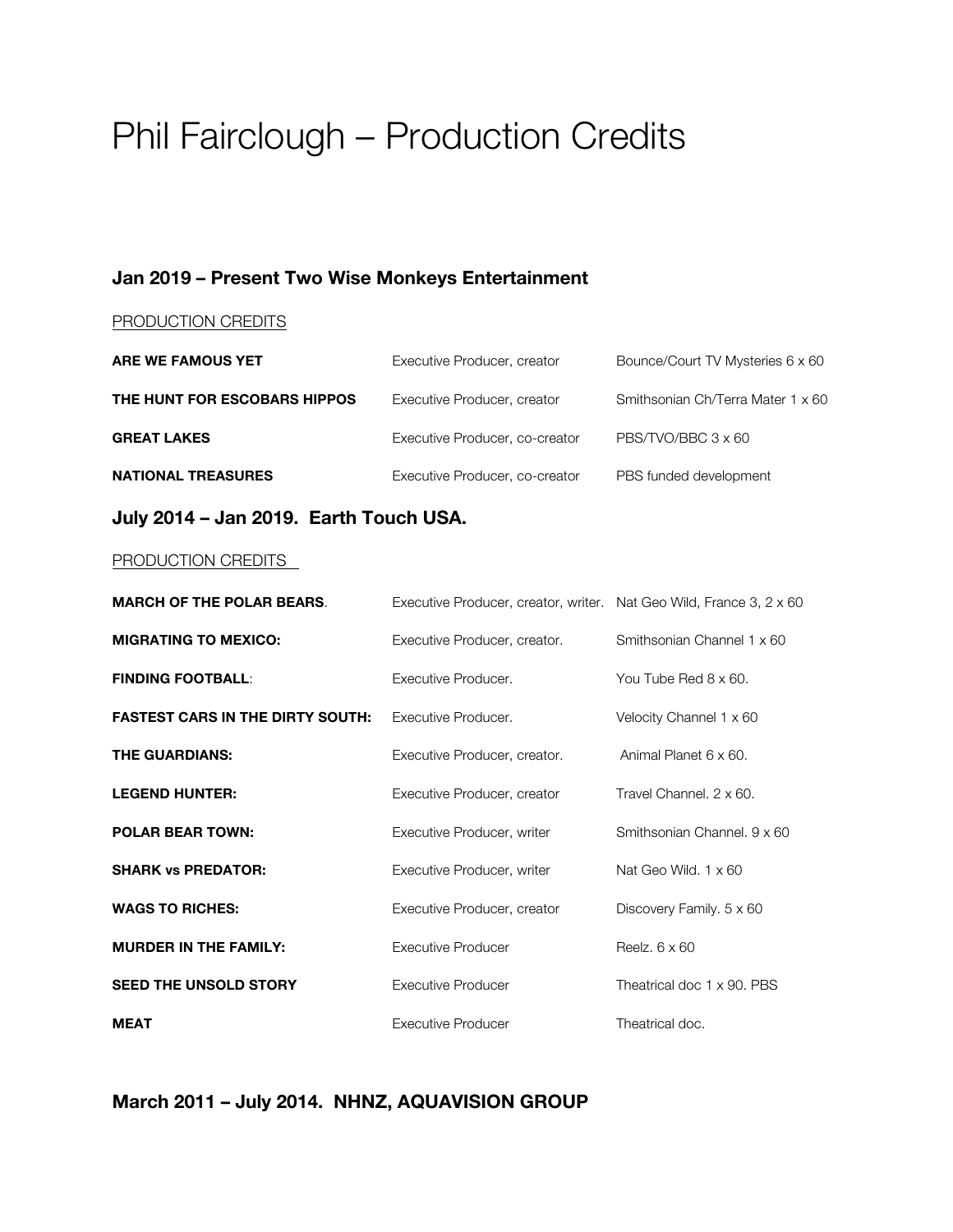### PRODUCTION CREDITS

| <b>BATTLEGROUND RHINO WARS:</b>      | Executive Producer, director                              | Animal Planet, 3 x 60         |
|--------------------------------------|-----------------------------------------------------------|-------------------------------|
| <b>SHARK ATTACK EXPERIMENT LIVE:</b> | Executive Producer, creator/director Nat Geo Wild, 2 x 60 |                               |
| <b>BIG BABOON HOUSE:</b>             | Executive Producer, creator                               | Nat Geo Wild, 6 x 60          |
| <b>VOLCANO TIME BOMB</b>             | Executive Producer, creator                               | Discovery Channel, 1 x 60     |
| <b>BUILT FOR THE KILL</b>            | Executive Producer, creator                               | Nat Geo Wild, 6 x 60          |
| DEVELOPMENT CREDITS                  |                                                           |                               |
| <b>BIG PACIFIC</b>                   | Creator                                                   | PBS, ZDF, ARTE, NHK, CCTV 5 x |
| <b>HOLLYWOOD FROCK STARS</b>         | Creator                                                   | Smithsonian, BBC WW           |
| THE GEM HUNTER                       | Development exec                                          | Travel Channel, 14 x 60       |
| <b>REDWOOD KINGS</b>                 | Development exec                                          | Animal Planet, 20 x 60        |
| <b>I ESCAPED A CULT</b>              | Development exec                                          | Nat Geo Channel 1 x 60        |
| <b>ULTIMATE ANIMAL COUNTDOWN</b>     | Development exec                                          | Nat Geo Wild, 10 x 60         |

## **Jan 2006 – March 2011, CREATIVE DIFFERENCES**

#### PRODUCTION CREDITS

| <b>TIME WARP</b>            | Executive Producer/creator/director Discovery Channel, 26 x 60 |                           |
|-----------------------------|----------------------------------------------------------------|---------------------------|
| <b>ESCAPE TO CHIMP EDEN</b> | Exec Producer/creator                                          | Animal Planet 26 x 60     |
| <b>BLOOD DOLPHINS</b>       | Executive Producer                                             | Animal Planet 4 x 60      |
| <b>MONSTERS RESURRECTED</b> | Executive Producer/creator/writer                              | Discovery Channel 6 x 60  |
| <b>TIGER MAN OF AFRICA</b>  | Executive Producer/creator                                     | Nat Geo Channel 3 x 60    |
| <b>INTO THE PRIDE</b>       | Executive Producer                                             | Animal Planet 6 x 60      |
| THE LOST TOMB OF JESUS      | Executive Producer                                             | Discovery Channel 1 x 120 |
| <b>WHEN FISH ATTACK</b>     | Executive Producer/creator                                     | Discovery Channel 3 x 60  |
| <b>ROGUE NATURE</b>         | Executive Producer/creator                                     | Discovery Channel 6 x 60  |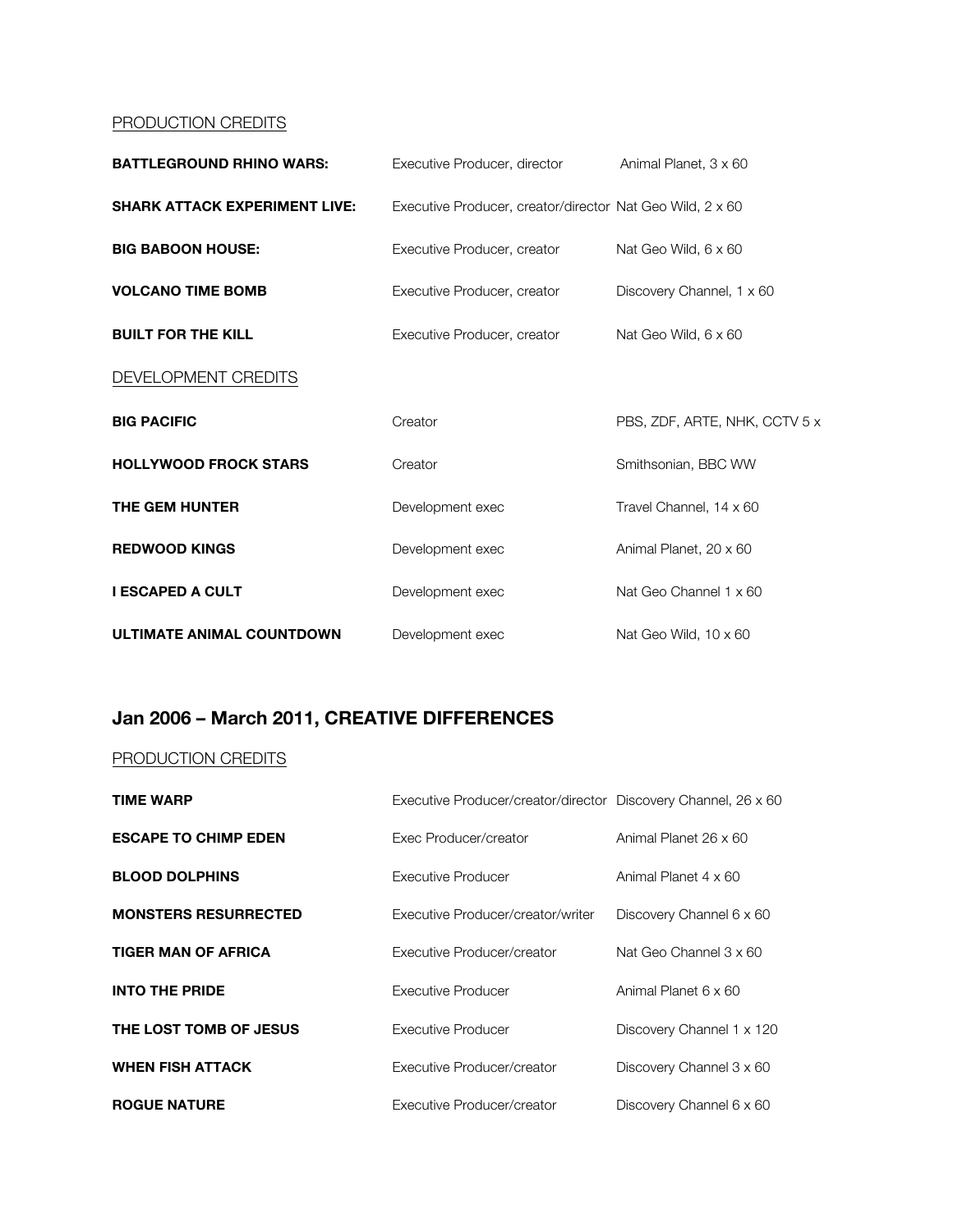| <b>PREHISTORIC PREDATORS</b>              | Executive Producer/writer  | National Geographic Channel 6 x 60 |
|-------------------------------------------|----------------------------|------------------------------------|
| <b>ALMOST HUMAN with JANE GOODALL</b>     | Executive Producer/creator | Animal Planet 1 x 60               |
| <b>JANE GOODALL'S HEROES</b>              | <b>Executive Producer</b>  | Animal Planet 1 x 60               |
| <b>UFO'S OVER EARTH</b>                   | Executive Producer         | Discovery Channel 3 x 60           |
| <b>BERMUDA TRIANGLE EXPOSED</b>           | Executive Producer/creator | Discovery Channel 1 x 60           |
| <b>INTO THE SHARK BITE</b>                | Executive Producer/creator | Discovery Channel 1 x 60           |
| <b>SHARK TRIBE</b>                        | Executive Producer/creator | Discovery Channel 1 x 60           |
| <b>CONSPIRACY TEST</b>                    | <b>Executive Producer</b>  | Discovery Channel 1 x 60           |
| THE FEASTY BOYS EAT AMERICA               | <b>Executive Producer</b>  | Travel Channel 6 x 60              |
| <b>WAR WOUNDS</b>                         | <b>Executive Producer</b>  | TLC $2 \times 60$                  |
| <b>EVERYTHING YOU NEED TO KNOW</b>        | Executive Producer/creator | Discovery Channel 13 x 60          |
| <b>STREET DOGS OF SOUTH CENTRAL</b>       | <b>Executive Producer</b>  | Theatrical doc                     |
| <b>ENCOUNTERS AT THE END OF THE WORLD</b> | <b>Executive Producer</b>  | Theatrical doc                     |
| <b>CAVE OF FORGOTTEN DREAMS</b>           | <b>Executive Producer</b>  | Theatrical doc                     |

## **August 2002 – Dec 2005: Discovery Channel USA. Senior Vice President of Production/Acting GM**

- Managed creative direction, editorial quality control and financial control of multiple series.
- Ran and recruited production team, including Vice President of Production and 12 executive producers and their assistants.
- Oversaw the transition from a one-off, to a series driven schedule and a growth in production from 500 – 900 original hours per year.
- Managed high profile producer/directors, such as *James Cameron and Werner Herzog* and on screen celebrity talent such as *Heidi Klum*, *Alec Baldwin* and *Angelina Jolie*.
- Hands on executive producer of all of the big specials and events

#### PRODUCTION CREDITS

| <b>GRIZZLY MAN</b>        | Executive Producer | Theatrical doc/Discovery Channel |
|---------------------------|--------------------|----------------------------------|
| <b>LOST TOMB OF JESUS</b> | Executive Producer | Discovery Channel 1 x 120        |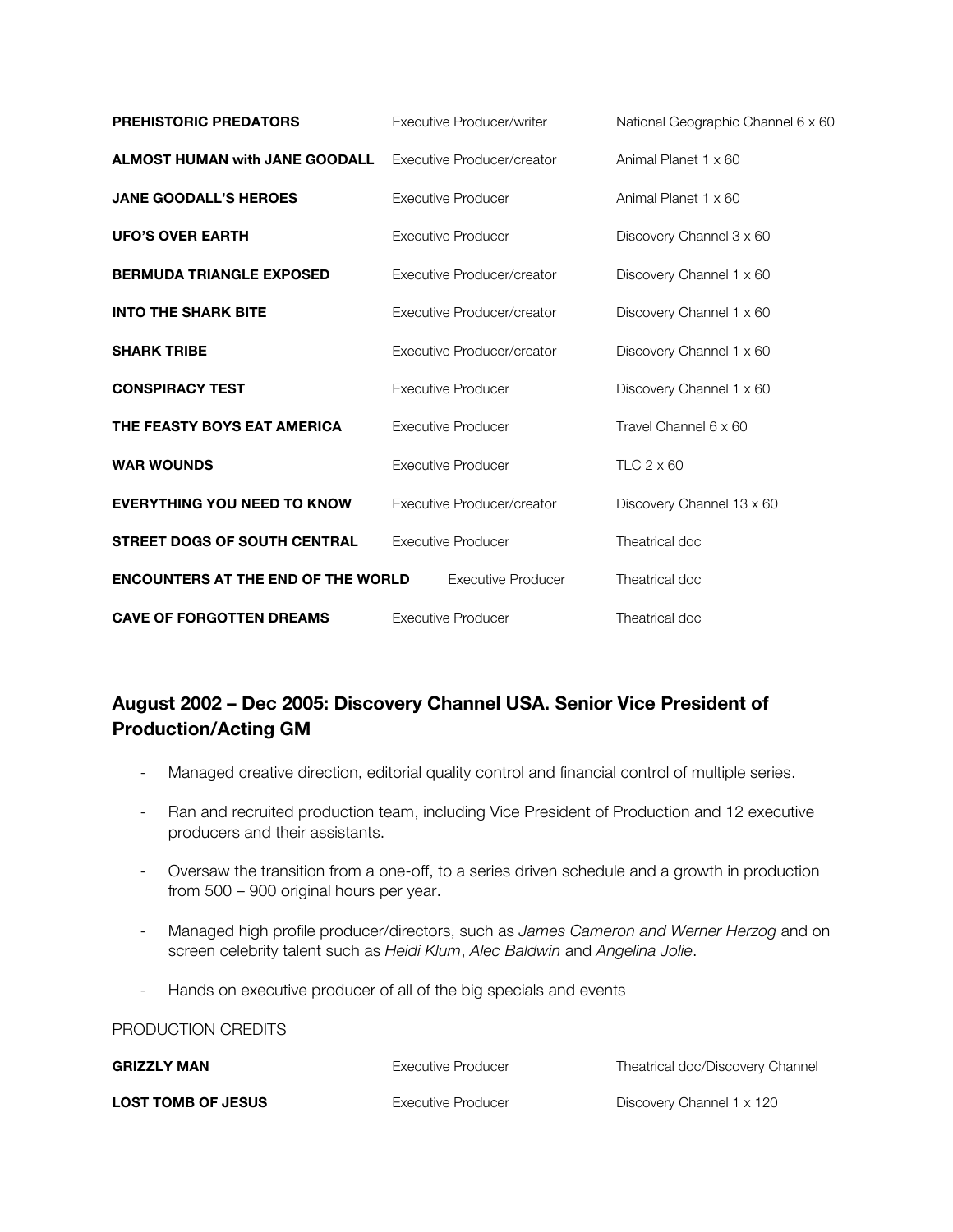| <b>LAST SECRETS OF THE TITANIC</b> | Executive Producer/writer  | Discovery Channel 1x 60   |
|------------------------------------|----------------------------|---------------------------|
| <b>EGYPT WEEK LIVE</b>             | Executive Producer/writer  | Discovery Channel 5 x 60  |
| <b>BLACK SKY</b>                   | Executive Producer         | Discovery Channel 3 x 60  |
| <b>ANIMAL FACE OFF</b>             | Executive Producer/creator | Discovery Channel 13 x 60 |
| <b>UNSOLVED HISTORY</b>            | Executive Producer         | Discovery Channel 13 x 60 |
| <b>NEFERTITI RESURRECTED</b>       | Executive Producer         | Discovery Channel 1 x 120 |
| <b>ANATOMY OF A SHARK BITE</b>     | Executive Producer/creator | Discovery Channel 1 x120  |

## **April 2001 – August 2002, Head of Granada (ITV) Wild.**

#### PRODUCTIONS CREDITS

| <b>BUILT FOR THE KILL</b>         | Executive Producer/creator | Nat Geo Channels 26 x 60 |
|-----------------------------------|----------------------------|--------------------------|
| <b>K9 BOOT CAMP</b>               | Executive Producer         | Animal Planet 3 x60      |
| JULES SYLVESTER'S DANGEROUS       | <b>Executive Producer</b>  | Discovery Channel 4 x 60 |
| <b>QUEST FOR THE SNOW LEOPARD</b> | <b>Executive Producer</b>  | $IV1 \times 60$          |
| <b>ALASKA'S SEA LION MYSTERY</b>  | Executive Producer         | $ITV1 \times 60$         |
| <b>BUG WORLD</b>                  | Executive Producer         | TLC/C4 2 x 60            |
| <b>ALMIGHTY AMPHIBIANS</b>        | Executive Producer/creator | Animal Planet 1 x 60     |
| <b>LITTLE BIG CATS</b>            | Executive Producer/creator | Animal Planet 1 x 60     |
| <b>7 DEADLY STRIKES</b>           | <b>Executive Producer</b>  | Animal Planet 1 x 60     |
| <b>BIG CATS OF INDIA</b>          | <b>Executive Producer</b>  | Animal Planet 1 x 60     |
| <b>HUMANZEE</b>                   | <b>Executive Producer</b>  | Discovery Channel 1 x 60 |
| <b>KILLER SQUID</b>               | <b>Executive Producer</b>  | Discovery Channel 1 x 60 |
| <b>SPINE CHILLERS</b>             | Executive Producer         | Nat Geo Channels 3 x 60  |

## **Oct 1998 – March 2001 BBC Natural History Unit: Head Commercial Productions** PRODUCTION CREDITS: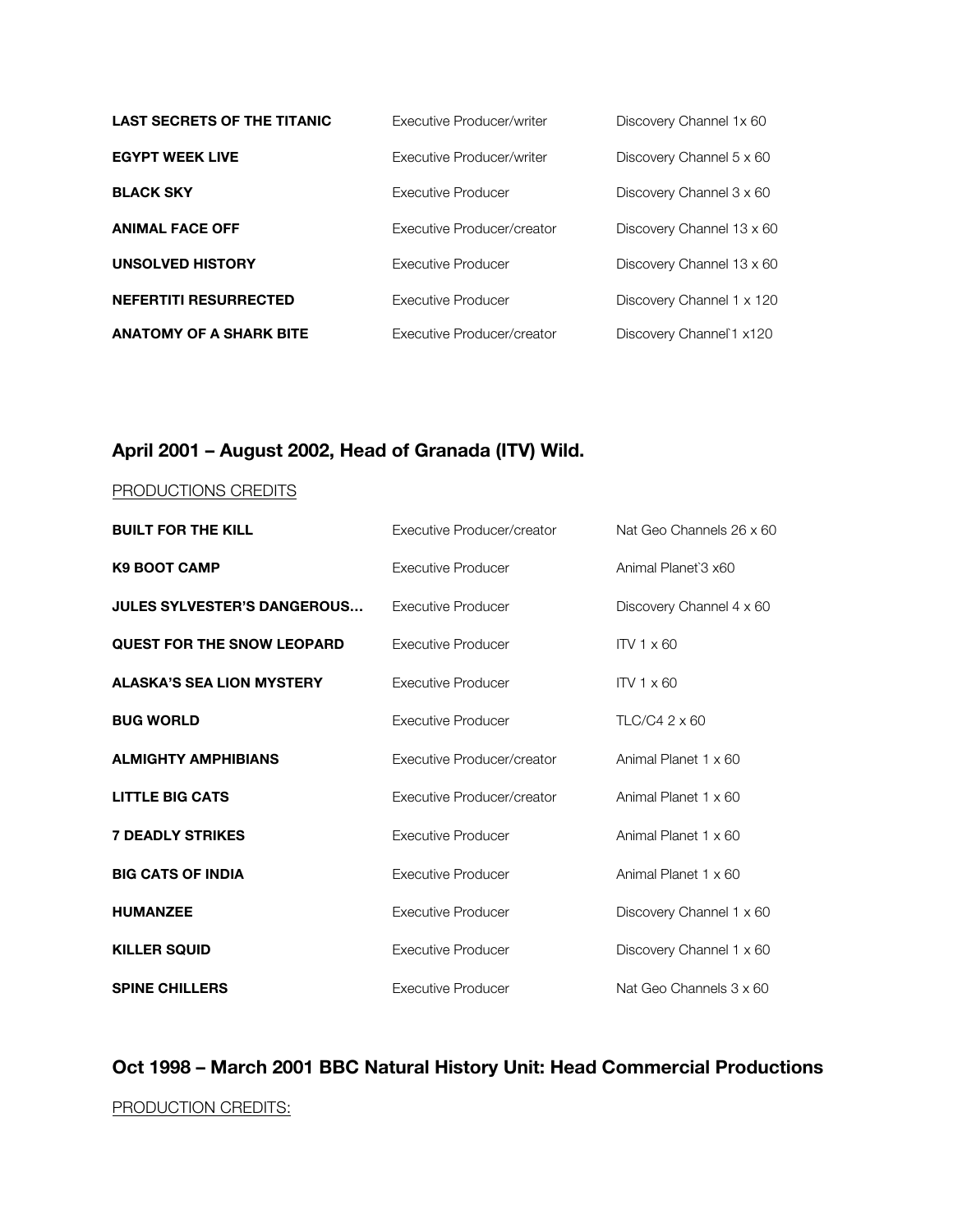| <b>ORANGUTAN RESCUE</b>              | <b>Executive Producer</b>  | BBC1/Animal Planet 1 x 60     |
|--------------------------------------|----------------------------|-------------------------------|
| <b>CRADLE TO GRAVE</b>               | <b>Executive Producer</b>  | Animal Planet 9 x 60          |
| <b>VENOM</b>                         | Executive Producer/creator | BBC2/Discovery Channel 1 x 60 |
| <b>SABER TOOTH</b>                   | Executive Producer/creator | Discovery Channel 1 x 60      |
| <b>BIG TOOTH</b>                     | <b>Executive Producer</b>  | Discovery Channel 1 x 60      |
| <b>ANIMALS THE INSIDE STORY</b>      | Executive Producer/creator | BBC2/Discovery 3 x 60         |
| <b>10 DEADLY SHARKS</b>              | <b>Executive Producer</b>  | Discovery Channel 1 x 120     |
| <b>ZOOPHOBIA</b>                     | <b>Executive Producer</b>  | Discovery 1 x 60              |
| <b>WORLD'S BEST</b>                  | <b>Executive Produce</b>   | Travel Channel 20 x 60        |
| <b>EXTREME ENVIRONMENTS</b>          | Executive Producer/creator | TLC $4 \times 60$             |
| <b>MARS PIONEERING THE PLANET</b>    | Executive Producer/creator | TLC 1 x 120                   |
| <b>BEYOND HUMAN SENSES</b>           | Executive Producer/creator | TLC 1 x 120                   |
| <b>EXTREME ENVIRONMENTS</b>          | Executive Producer/creator | TLC 4 x 60                    |
| <b>ROBO CRITTERS</b>                 | Executive Producer/creator | TLC $1 \times 60$             |
| <b>ANIMAL MUMMIES</b>                | <b>Executive Producer</b>  | Discovery 1 x 60              |
| UNNNATURAL HISTORY: CAR              | Executive Producer/creator | TLC $1 \times 60$             |
| <b>UNNATURAL HISTORY: TEDDY BEAR</b> | <b>Executive Producer</b>  | Discovery 1 x 60              |
| <b>FIREWORKS AN EXPLOSIVE STORY</b>  | Executive Producer/creator | Discovery 1 x 60              |
| <b>BOOMERANGS TO BALLISTICS</b>      | <b>Executive Producer</b>  | TLC $1 \times 60$             |
| <b>SCIENCE OF KISSING</b>            | <b>Executive Producer</b>  | Discovery 1 x 60              |
| <b>THE OLOGY HOUR</b>                | <b>Executive Producer</b>  | BBC Knowledge 40 x 60         |

## **Mar 1997 – Mar 2001, BBC Natural History Unit: Head of Children's Programs**:

### PRODUCTION CREDITS

| <b>THE REALLY WILD SHOW.</b> 4 seasons  | Executive Producer/writer/director | BBC 1 Children's 13 x 30 |
|-----------------------------------------|------------------------------------|--------------------------|
| <b>THE REALLY WILD GUIDE.</b> 2 seasons | Executive Producer/writer/director | BBC 1 Children's 13 x 30 |